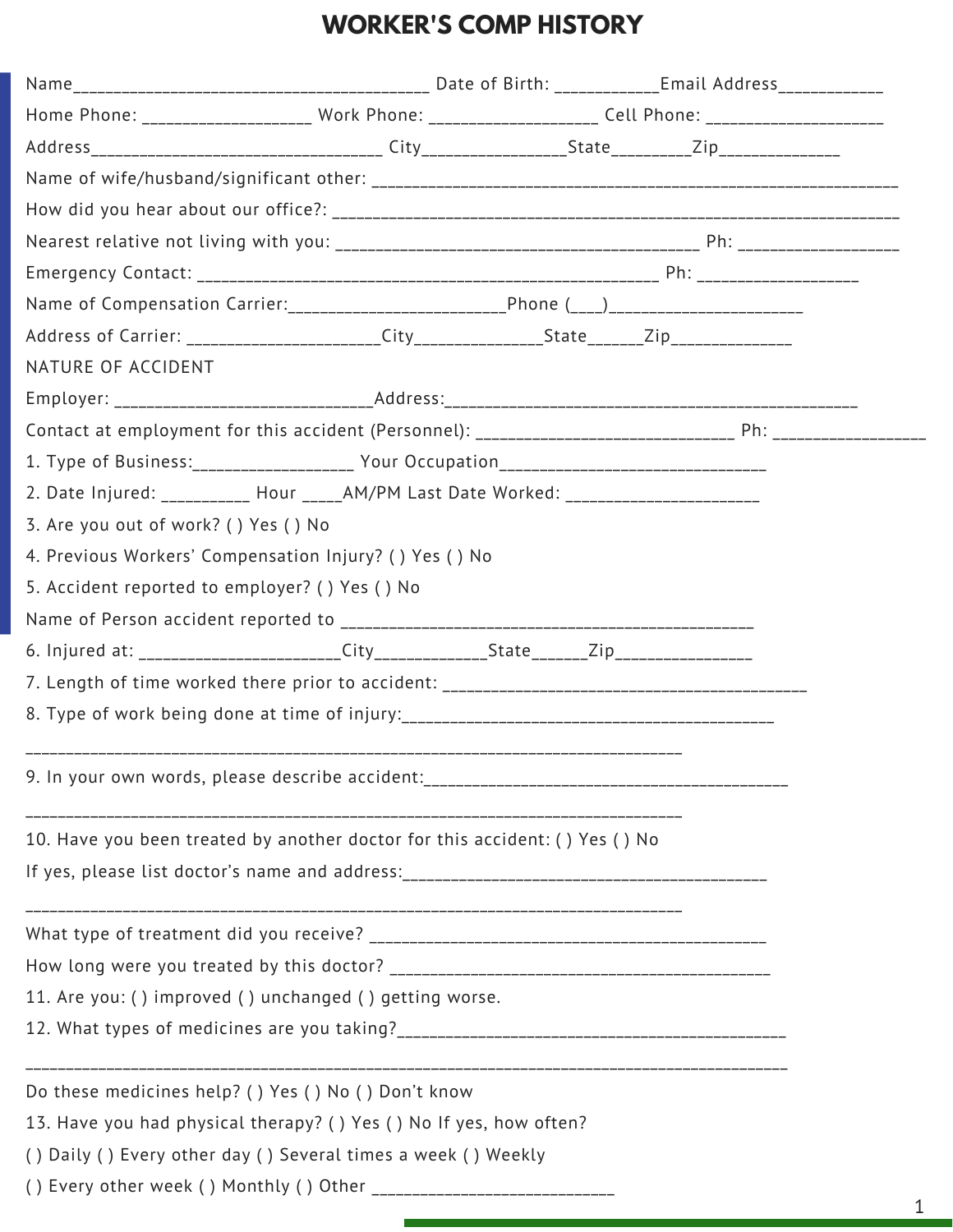|      |          |                                              |                                                                                                                                   | 14. Prior to this accident, have you had any of the physical complaints similar to what you have now?                                                                     |  |
|------|----------|----------------------------------------------|-----------------------------------------------------------------------------------------------------------------------------------|---------------------------------------------------------------------------------------------------------------------------------------------------------------------------|--|
|      |          |                                              |                                                                                                                                   | Were these similar complaints the results of a previous accident(s)? () Yes () No                                                                                         |  |
|      |          |                                              |                                                                                                                                   | 15. Have you had any other serious accidents that required medical care? () Yes () No                                                                                     |  |
|      |          |                                              |                                                                                                                                   | 16. Have you had any serious illnesses that required hospitalization? () Yes () No                                                                                        |  |
|      |          | 17. Have you had any surgeries? () Yes () No |                                                                                                                                   |                                                                                                                                                                           |  |
|      |          | Have you had psychiatric care? () Yes () No  | 18. Have you had any nervous or mental illnesses? () Yes () No<br>20. Have you returned to work since this accident? () Yes () No | 19. Have you received a medical discharge from the Armed Forces? () Yes () No<br>If you have returned to work since your accident, please fill out the information below: |  |
| Date | Employer | Occupation                                   | Light Duty/Reg.                                                                                                                   | Duty Full-Time/Part-Time                                                                                                                                                  |  |
|      |          |                                              |                                                                                                                                   |                                                                                                                                                                           |  |
|      |          |                                              |                                                                                                                                   |                                                                                                                                                                           |  |
|      |          |                                              |                                                                                                                                   |                                                                                                                                                                           |  |

2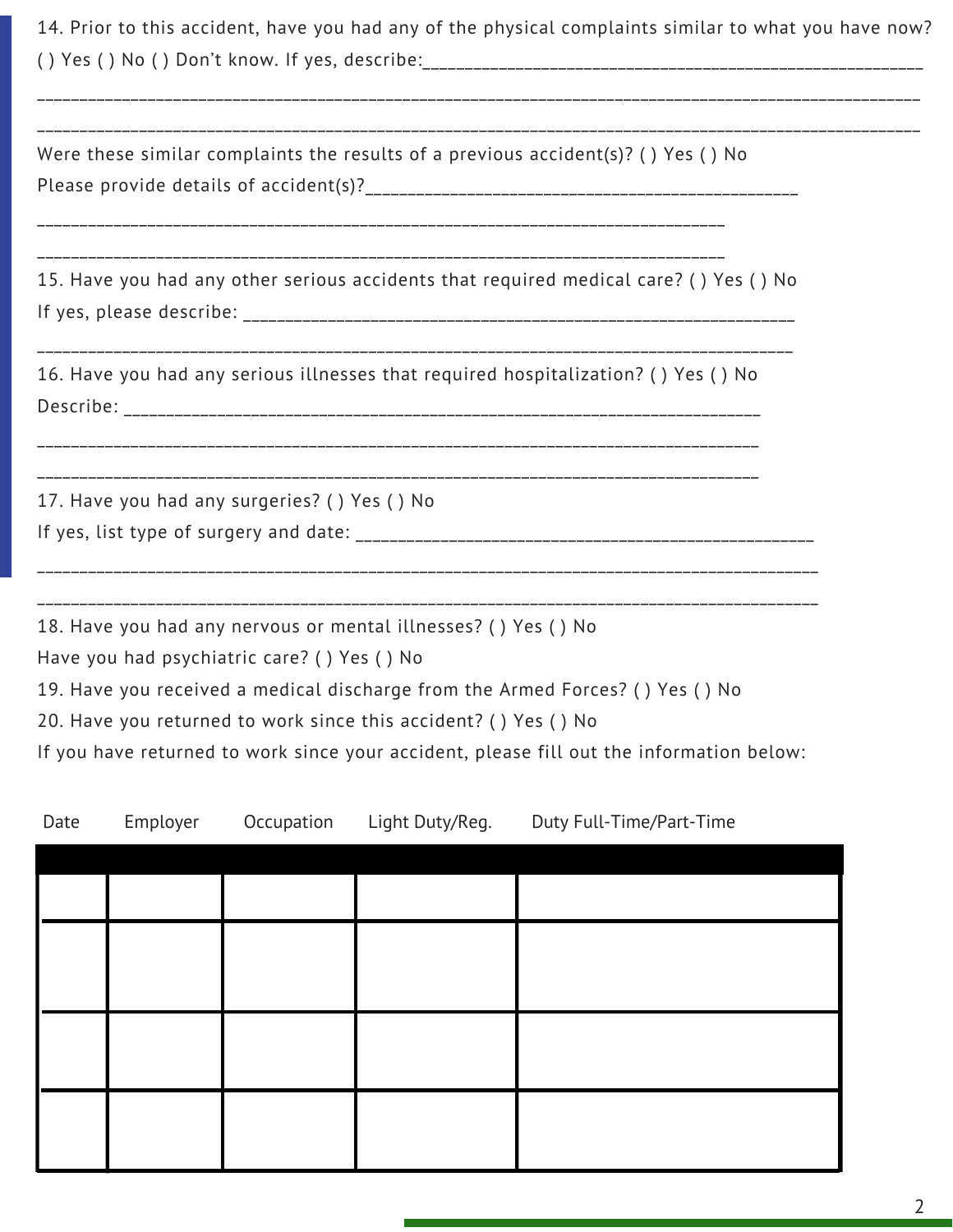#### **CURRENT MEDICAL COMPLAINTS**

BACK PAIN:

- 1. Currently, I have pain in my: ( ) low back ( ) mid back ( ) upper back
- 2. My pain began: ( ) gradually ( ) suddenly
- 3. I have pain: ( ) sometimes ( ) all of the time
- 4. My pain goes into my: ( ) right leg ( ) left leg ( ) both
- 5. I have tingling and /or numbness in my: ( ) right leg ( ) left leg ( ) both
- 6. My pain is worse when I:
- a. Cough or sneeze ( ) Yes ( ) No
- b. Sit ( ) Yes ( ) No
- c. Bend ( ) Yes ( ) No
- d. Walk ( ) Yes ( ) No
- e. Lift ( ) Yes ( ) No
- f. Push ( ) Yes ( ) No
- g. Pull ( ) Yes ( ) No
- 7. My back is worse with sexual activity ( ) Yes ( ) No
- 8. My pain wakes me up during the night ( ) Yes ( ) No
- 9. Changes in the weather affect my pain ( ) Yes ( ) No

### **NECK PAIN:**

- 1. My neck pain began: ( ) gradually ( ) suddenly
- 2. I have pain: ( ) sometimes ( ) all of the time
- 3. My pain goes into my: ( ) right arm ( ) left arm ( ) both
- 4. I have tingling and/or numbness in my: ( ) right arm ( ) left arm ( ) both
- 5. My pain is worse when I:
- a. Cough or sneeze ( ) Yes ( ) No
- b. Bend forward ( ) Yes ( ) No
- c. Lift ( ) Yes ( ) No
- d. Push ( ) Yes ( ) No
- e. Pull ( ) Yes ( ) No
- f. Turn my head ( ) Yes ( ) No
- 6. My pain wakes me up during the night ( ) Yes ( ) No
- 7. Changes in the weather affect my pain ( ) Yes ( ) No
- 8. I have neck stiffness ( ) Yes ( ) No
- 9. I have headaches ( ) Yes ( ) No
- 10. If I do get headaches, they occur: ( ) sometimes ( ) all of the time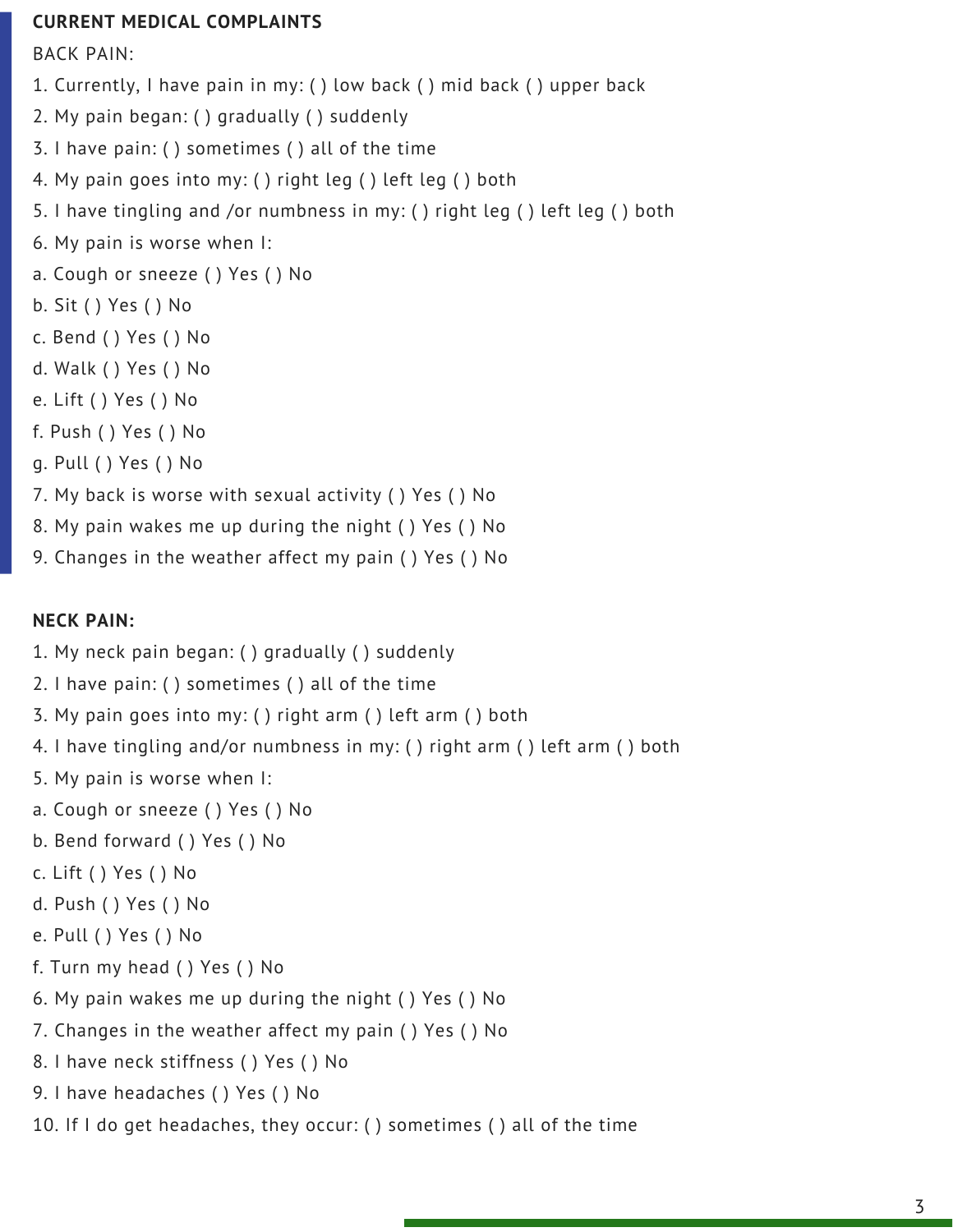#### **OTHER PAIN:**

**P**lease describe any current medical complaints which you are experiencing and were not previously covered on this questionnaire, or list any additional comments you which to make regarding your condition:

## **JOB DESCRIPTION**

(In terms of an 8-hour workday, "occasionally" means 33%, "frequently" means 34% to 66%, and "continuously" means 67% to 100% of the day.)

1. In a typical 8-hour workday, I: (Circle # of hours / activity)

Sit: 1 2 3 4 5 6 7 8 hours

Stand: 1 2 3 4 5 6 7 8 hours

Walk: 1 2 3 4 5 6 7 8 hours

2. On the job, I perform the following activities:

|                       | NOT AT ALL | OCCASIONALLY       | FREQUENTLY         | CONTINUOUSLY       |
|-----------------------|------------|--------------------|--------------------|--------------------|
| Bend/Stoop            | ( )        | ( )                | $\left( \ \right)$ | ( )                |
| Squat                 | ( )        | ( )                | $\left( \ \right)$ | $\left( \ \right)$ |
| Crawl                 | ( )        | ( )                | ( )                | $\left( \ \right)$ |
| Climb                 | ( )        | ( )                | ( )                | ( )                |
| Reach above           | ( )        | ( )                | $\left( \ \right)$ | $\left( \ \right)$ |
| shoulder level        | ( )        | ( )                | $\left( \ \right)$ | $\left( \ \right)$ |
| Crouch                | ( )        | ( )                | ( )                | ( )                |
| Kneel                 | ( )        | ( )                | $\left( \ \right)$ | ( )                |
| Balancing             | ( )        | ( )                | $\left( \ \right)$ | $\left( \ \right)$ |
| Pushing / Pulling     | ( )        | ( )                | ( )                | ( )                |
| 3. On the job, I lift | NOT AT ALL | OCCASIONALLY       | FREQUENTLY         | CONTINUOUSLY       |
| Up to 10 pounds       | ( )        | ( )                | ( )                | ( )                |
| 11 to 24 pounds       | ( )        | $\left( \ \right)$ | ( )                | ( )                |
| 25 to 34 pounds       | ( )        | $\left( \ \right)$ | ( )                | ( )                |
| 35 to 50 pounds       | ( )        | ( )                | ( )                | $\left( \ \right)$ |
| 51 to 74 pounds       |            | ( )                | ( )                | $\left( \ \right)$ |
| 75 to 100 pounds      | ( )        |                    |                    | $(\ )$             |

4. Do you have to bend over while doing any lifting? ( ) Yes ( ) No

5. Are your feet used for repetitive movements, such as in operating foot controls?

( ) Yes ( ) No